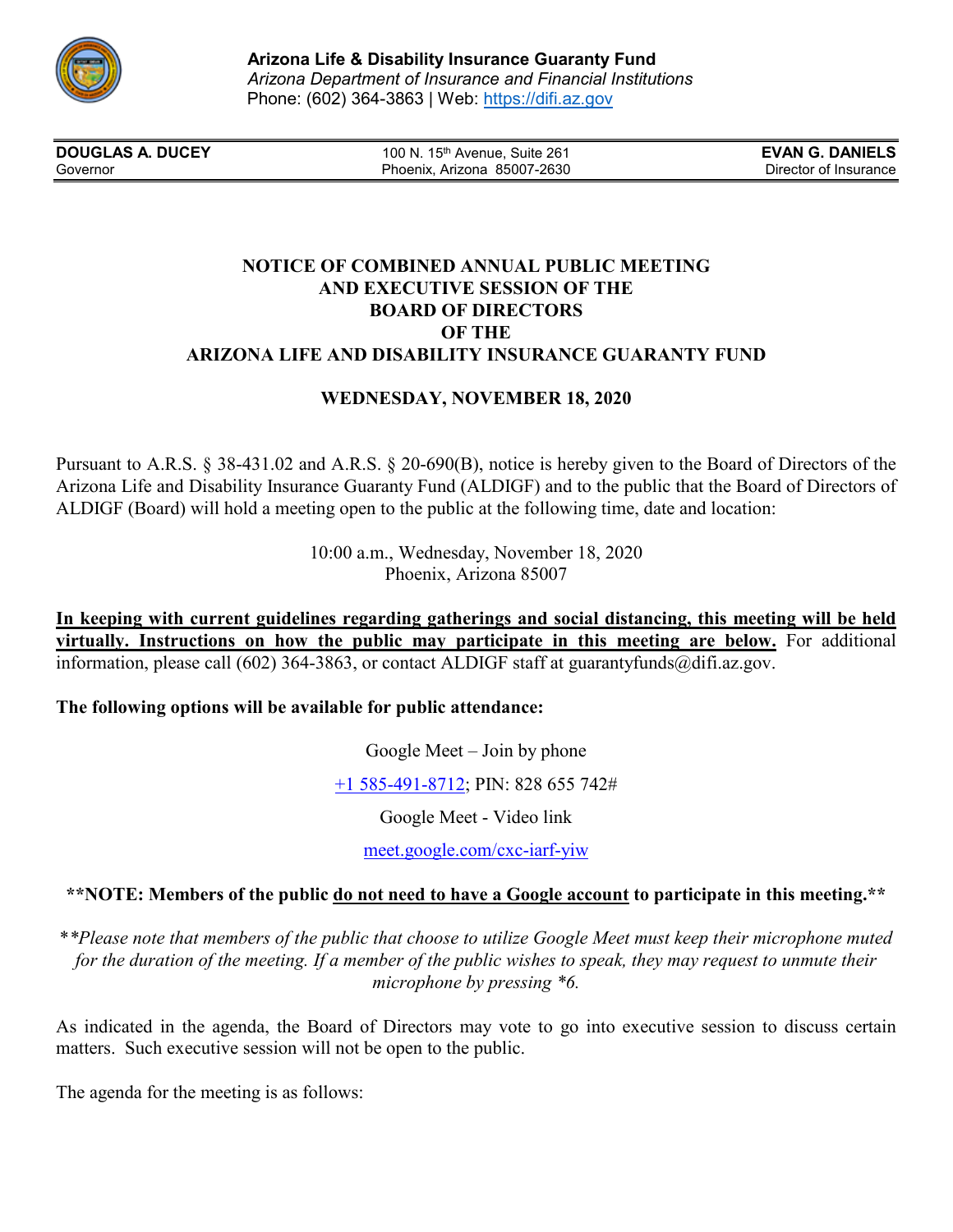- 1. Announcement that the meeting will be conducted in accordance with ALDIGF's Conflict of Interest and Anti-Trust Compliance Policies. 2.
- 2. Review and approval of the minutes of the ALDIGF Board Meeting held on May 12, 2020.
- 3. Introductory Comments by DIFI Director Evan G. Daniels.
- 4. Executive session, pursuant to A.R.S. § 38-431.03(A)(2) and A.R.S. § 20-689 for the purpose of receiving information about and discussing the financial condition of one or more member insurers for which ALDIGF **has not** been activated.
- 5. Report concerning activities related to the detection and prevention of insolvencies.
- 6. Election of officers and appointment of standing committees.
- 7. Financial report and any action or discussion related thereto, as follows:
	- A. Review of the performance of ALDIGF's investment portfolio through October 31, 2020;
	- B. Review of the financial condition of ALDIGF through October 31, 2020.
- 2. Report from the Executive Director and any discussion, consideration or decision related thereto:
	- A. Report regarding the status of claims, liabilities and other matters with regard to the following companies for which ALDIGF **has** been activated:
		- (i) Executive Life Insurance Company
		- (ii) Executive Life of New York
		- (iii) Life and Health Insurance Company of America;

Claim payments and premium collections;

Claim payment process change

- (iv) Lincoln Memorial Life Insurance Company
- (v) National States Insurance Company;
- (vi) Penn Treaty Network America Insurance Company and American Network Insurance Company

Claim payments and premium collections;

Funding due March 1, 2021

(vii) Senior American

Claim payments and premium collections;

Pre-funding claim payments